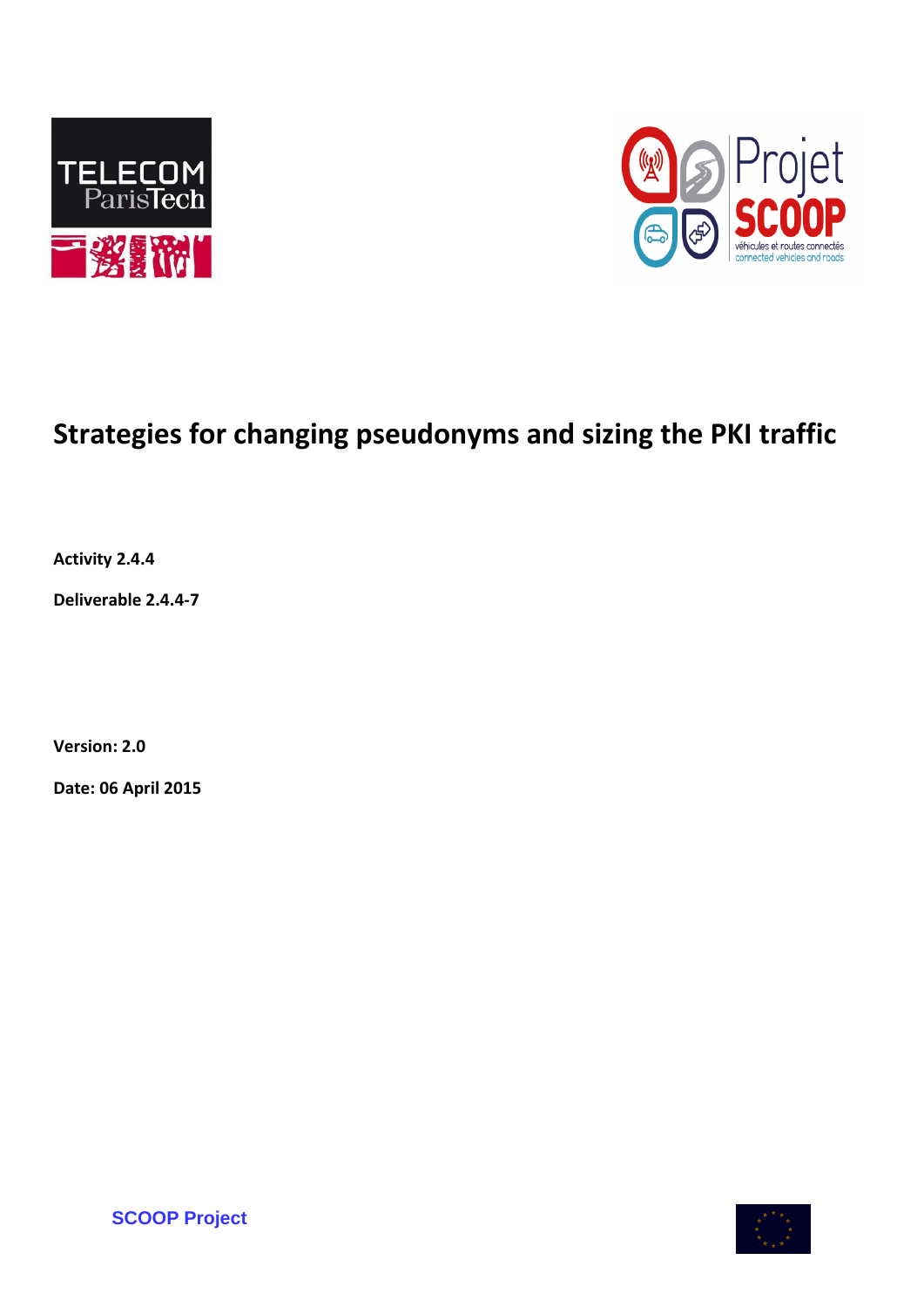

## **Information about the document**

Document Name:

Strategies for changing pseudonyms and sizing the PKI traffic

Publication date: 06 April 2015

Person responsible, Entity: Houda LABIOD, Telecom ParisTech

Status: version 2.0

#### **Distribution:**

| Date          | <b>Version</b> | <b>Authors</b> | <b>Modifications</b> | <b>Dissemination</b> |
|---------------|----------------|----------------|----------------------|----------------------|
| 16 March 2015 | 1.0            | Houda Labiod   |                      | SCOOP@F              |
|               |                | Gérard Segarra |                      |                      |
|               |                | J.P. Monteuuis |                      |                      |
|               |                | Ali Atoui      |                      |                      |
| 06 April 2015 | 2.0            | Houda Labiod   | DIRIF, DIRA          | SCOOP@F              |
|               |                | Gérard Segarra | Cerema, MTI          |                      |
|               |                | J.P. Monteuuis | PSA, Renault         |                      |
|               |                | Ali Atoui      |                      |                      |

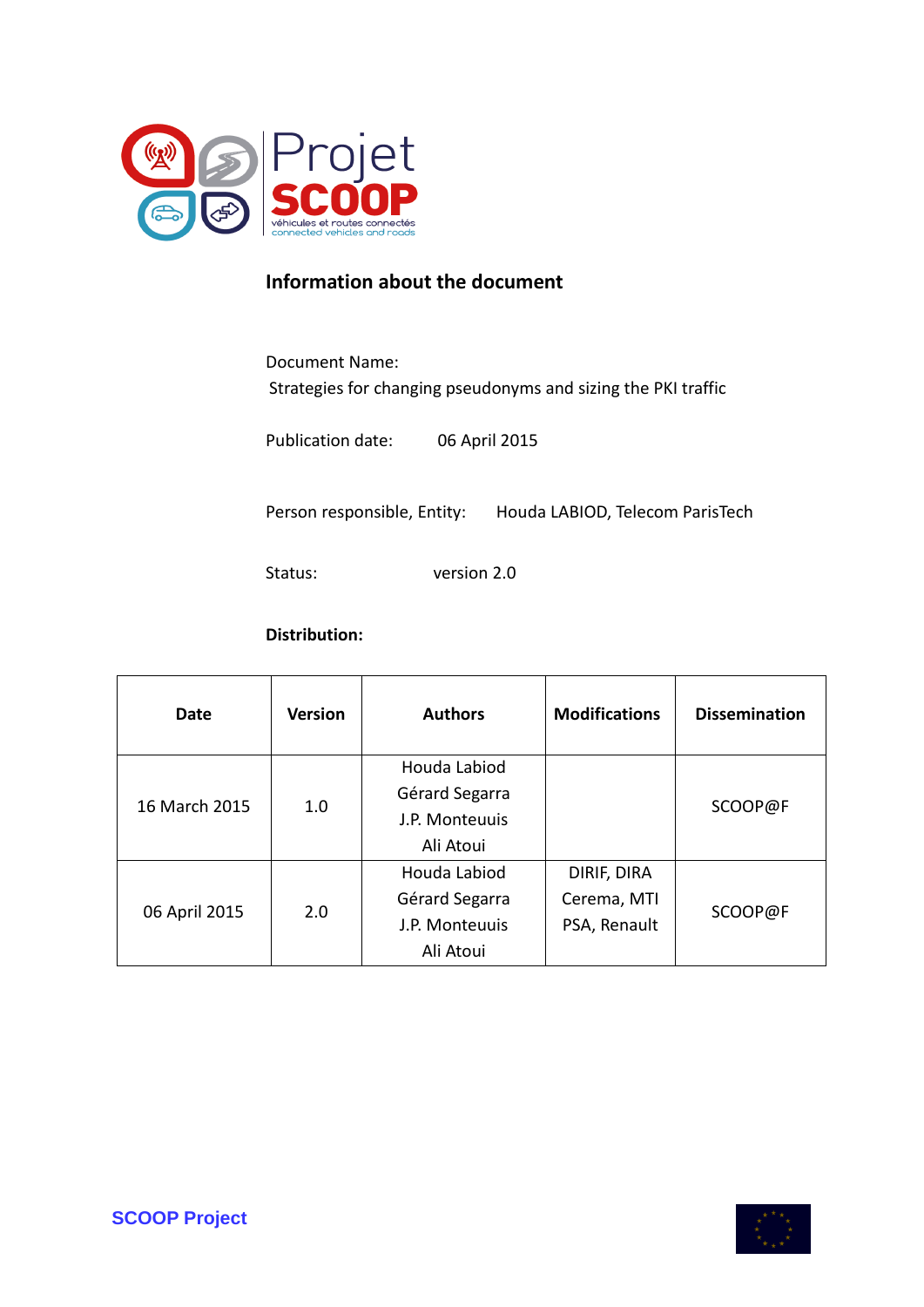# **Contents**

TOC

## **Illustrations**

TOC

## 1. Objective

The objective of this deliverable is to present the state of the art on strategies for changing pseudonyms in cooperative ITS systems and to describe an approach proposed for the SCOOP@F project. An estimate of the safety traffic, related to the PKI and the CAM messages is delivered in the second part of the deliverable.

## 2. State of the art on strategies for changing pseudonyms

This section delivers a summary of the main methods proposed in the literature [1].

### 2.1 Fixed Time Change Periodic

The vehicle periodically changes pseudonym based on a fixed time interval (e.g., every 3 hours). The advantage of this solution is that a vehicle with a pre-loaded pool of pseudonyms can change its pseudonym even if it is outside the range of an ITSS-R. The inconvenience lies in the fact that the pseudonyms are changed based on a fixed time to facilitate tracking. A derivative of this technique called "Time Slotted Pseudonym Pool" involves using a specific pseudonym based on a given time slot (e.g., Noon to 3:00 pm).

#### 2.2 Random Change

The vehicle changes pseudonyms based on a variable time. The advantage of this solution is the difficulty in predicting the moment when the vehicle will change pseudonym. The inconvenience is that the vehicle can easily be detected by tracking solutions if there are few vehicles in its vicinity. Indeed, it may be the only vehicle to change pseudonym at the "tracking" moment. This makes it easily identifiable.

#### 2.3 Silent Period Between Changes

The vehicle stops transmitting during a short period after having changed pseudonym. The interest of this solution is the difficulty, in the context of tracking techniques, of predicting the trajectory of a vehicle after it has ceased transmitting. The limitation of this strategy is that the silence is also applied in the case of security services. This can be highly critical if the vehicle is involved in an accident during the silent period.

#### 2.4 Vehicle-Centric Change

The vehicle changes its pseudonyms independently based on a criterion (e.g., velocity) and then uses a silent period. This approach makes it difficult to track the vehicle since it essentially uses the direction and speed of the vehicle and it is difficult to predict what will be the vehicle's direction and speed after its silent period. The threshold value of the criterion (velocity, etc.) can be fixed based on different parameters (e.g., type of environment (urban zone, rural, etc.)).

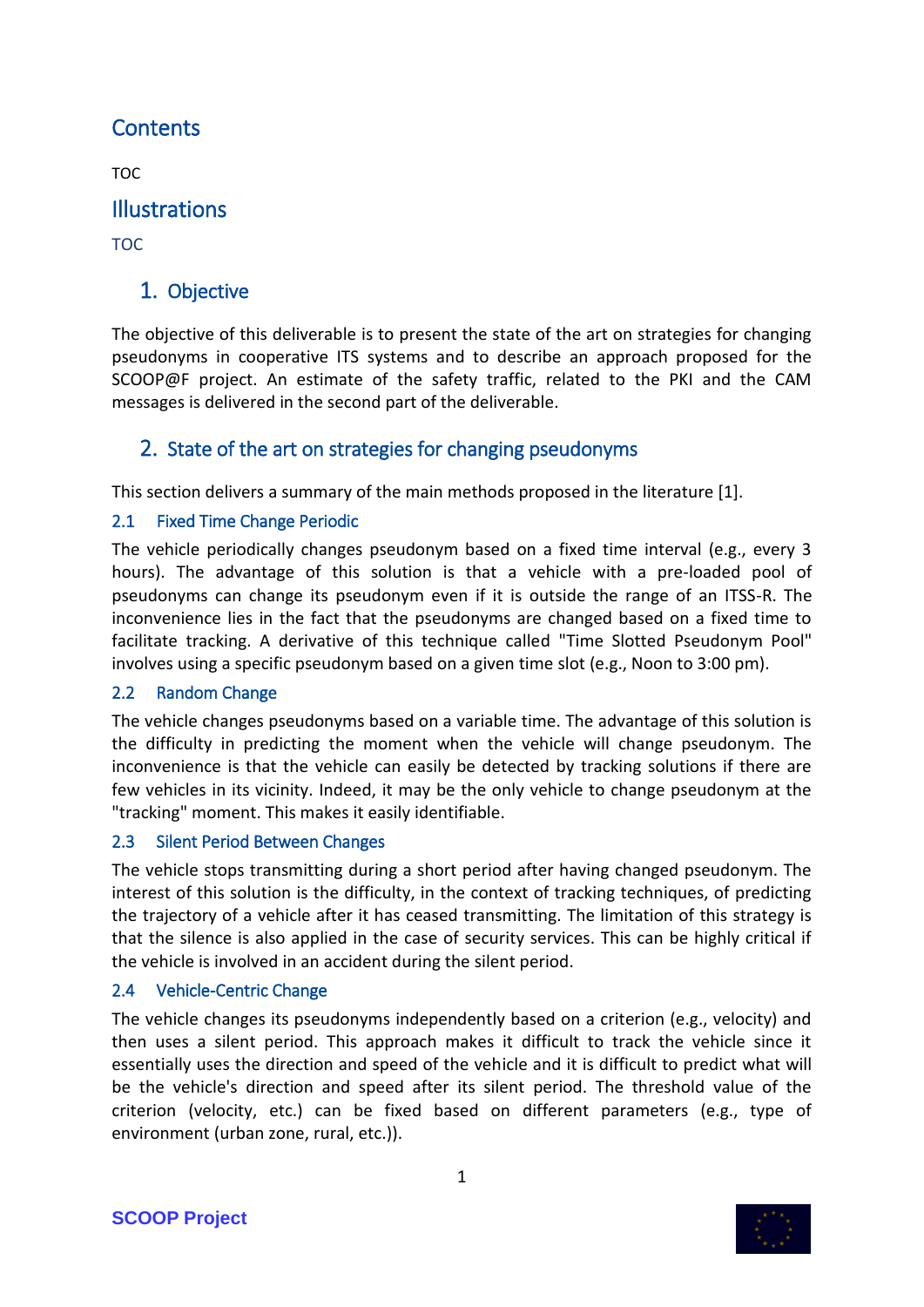#### 2.5 Density-based Change

The vehicle changes its pseudonym when there are *N* vehicles in its vicinity. This method has the merit of avoiding unnecessary changes of pseudonyms when the vehicle is alone. The value *N* can be defined based on the environment (rural zone or urban zone). A derivative of this technique is used in the Pseudonyms Synchronously Change (PSC) strategy (see section 2.6).

#### 2.6 Collaborative Change (synchronous)

This strategy uses zones called Mix-Zones in which geopositioning applications are disabled. These silence zones are located in high traffic areas (hotspots) like a stop light, parking lot or intersection. We see that there are several possible strategies:

- The vehicle changes pseudonym when it is stopped in the Mix-Zone.
- The vehicles exchange pseudonyms between themselves at their own initiative or through the control of the ITSS-R as described in the S2SI mechanism p3[. This solution makes it possible to place a reduced pool of pseudonyms on board each vehicle.
- The vehicle changes pseudonym at the same time as neighbouring vehicles (Pseudonyms Synchronously Change (PSC)). It is difficult to identify a specific vehicle if all vehicles in the Mix-Zone leave it with a new pseudonym.

The pseudonym change strategies have not been tested in the field. Consequently, it is difficult to verify their effectiveness.

## 3. Approach proposed for SCOOP@F

We describe an initial method that we propose for the SCOOP@F project. It is the result of reflections carried out by Telecom ParisTech and ITS Bretagne. This method is updated in this document to include the recommendations/needs of SCOOP@F participants. We considered the following hypotheses:

- the pseudonyms of the ITSS-R are long-lasting,
- the pseudonyms of the ITSS-R are short-lasting, and
- these ITSS entities have a pre-loaded pool with a period of validity *T.*

#### 3.1 Pseudonym changes for ITSS-V

We propose two types of strategy: single and hybrid

#### 3.1.1 Simple strategies

We could envisage the following variants:

- A pseudonym change with a "fixed time change" or "random time change." Each vehicle changes pseudonym on each route and must therefore be able to change it each time the engine starts.
- A pseudonym change triggered after a specified number of uses of the same pseudonym.
- A pseudonym change based on the number of messages sent during a given period. The number of messages is specific to each vehicle. The pseudonym change is harder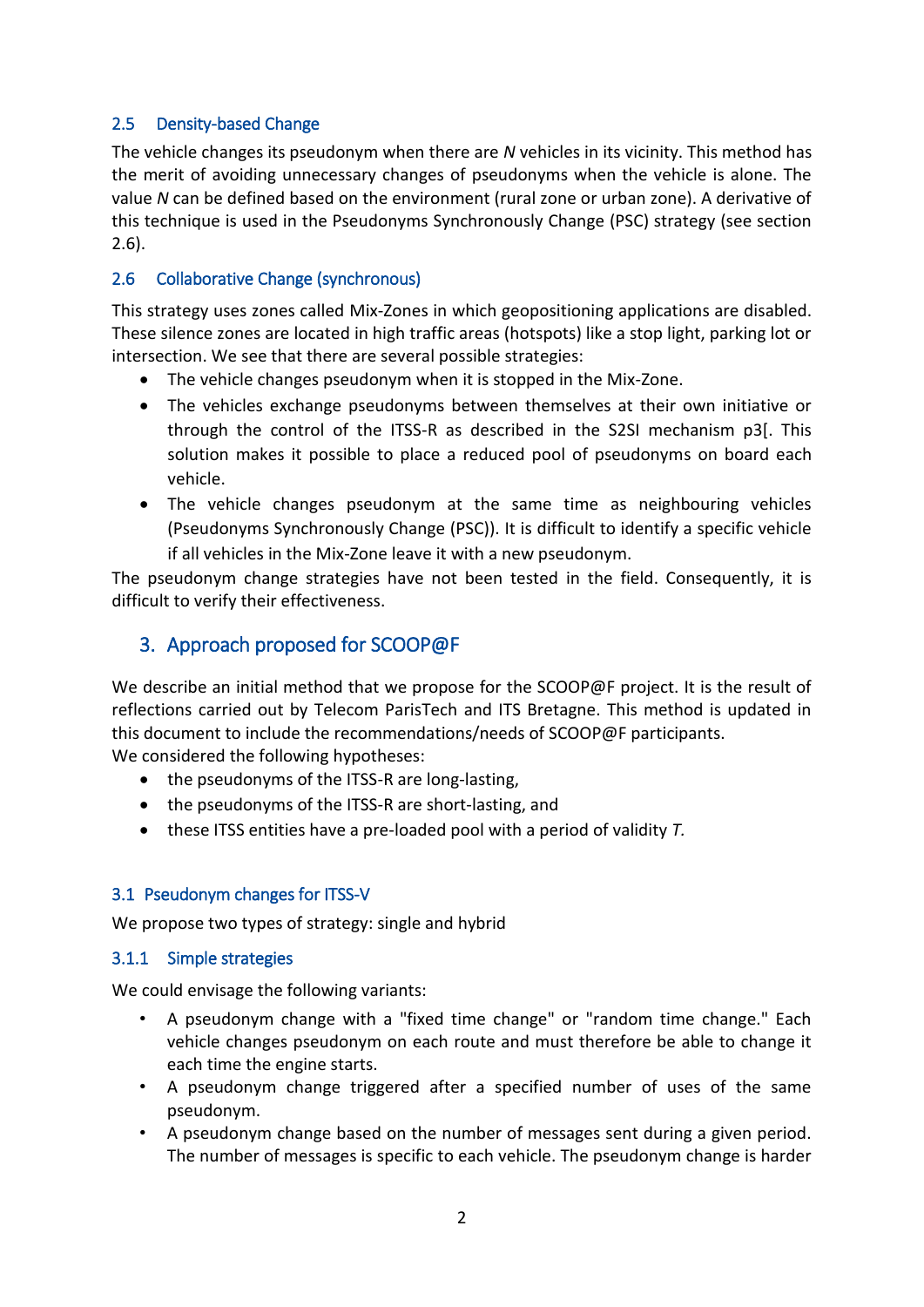to foresee. It is easy to identify the vehicle if it changes pseudonym in a zone with few vehicles in the vicinity.

- A pseudonym change every *N* kilometres travelled. If *N* is a fixed value, then the pseudonym change strategy become predictable. It is easy to identify the vehicle if it changes pseudonym in a zone with few vehicles in the vicinity.
- A pseudonym change based on kilometres travelled and by speed range. For example, change the pseudonym if the vehicle travels 10 km and the speed is slower than 30 km/h or 50 km travelled and the speed varies between 30 and 80 km/h. The speed ranges can be the same as those defined by the highway code:
	- o 0 à 30 km/h: inhabited/hilly urban zones
	- o 0 to 50 km/h or 30 to 50km/h: town or fog
	- o 50 to 90 km/h: departmental or national trunk road,
	- o 90 to 130 km/h: dual carriageways, motorways

#### 3.1.2 Hybrid strategies

The hybrid approach involves combining a simple strategy (among those cited in section 3.1.1) and a strategy from section 2. For example, a hybrid strategy based on the number of messages sent and on the density of vehicles in the vicinity.

#### 3.2 Pseudonym changes for ITSS-R

We propose several strategies:

- A pseudonym change with a "fixed time change" or "random time change."
- A pseudonym change triggered after a specified number of uses of the same pseudonym.
- Pseudonym change after receiving *N* pseudonym requests from vehicles. *N* can depend on the environment (urban or rural) or can be fixed or random.

The period of validity of pseudonyms has to be defined in order to choose the strategy.

#### 3.3 Pseudonym changes for ITSS-V vehicles OBU operator

We define 2 pools of pseudonyms for the vehicles of road operators:

- 1 business PC pool (PC : Pseudonym certificate),
- 1 road user PC pool

We propose the following strategy: service vehicles change pseudonyms upon arriving at the service activity area. They keep their pseudonyms throughout the duration of their service activity. They change pseudonym again when the vehicle leaves (engine restarts) We consider that on average, for one service activity per day, a service vehicle will need 4 PCs/day (2 PCs/service activity/vehicle). Knowing that a vehicle can have *N* service activities per day, a vehicle will need 2\**N* pseudonyms for its daily service activities. Furthermore, the pseudonym change is related to the status of the vehicle (e.g., operational status).

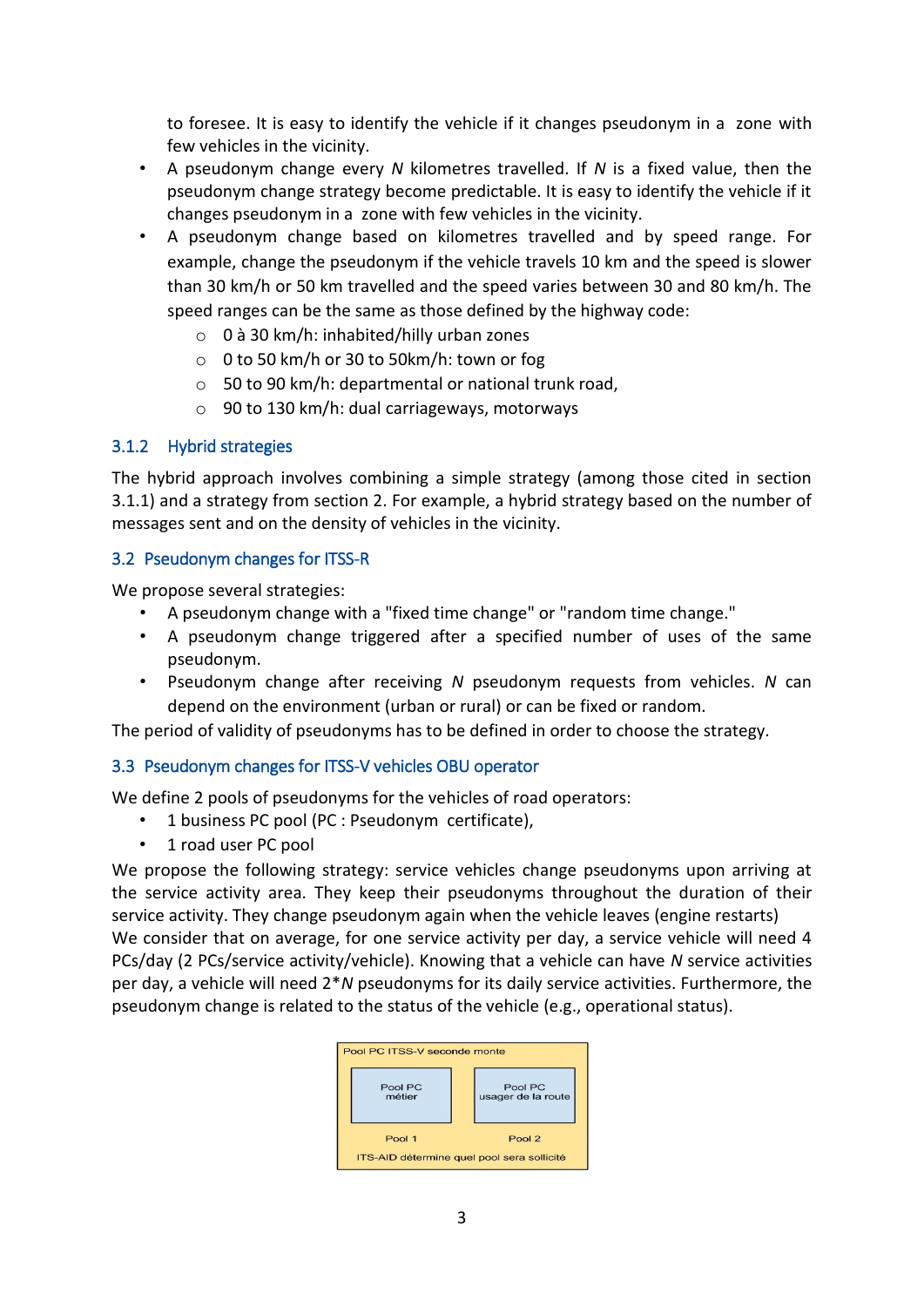#### *Illustration1: Pool of pseudonym certificates in an ITSS-V OBU operator*

If the vehicle is no longer on a service activity, it can switch to a road user vehicle and then the applicable pseudonym change strategy is identical to the one in section 3.1.1.

#### 3.4 Pseudonym changes in a pool

For pseudonym changes in pre-loaded pools in the ITSS-X (X=V/R/vehicle OBU operator), we propose using one of the following techniques: random change or round-robin change. This strategy will be fixed once the size of the pseudonym pools embedded in the ITSS-V (HSM of ITSS-V manufacturer), ITSS-R and ITSS-vehicle OBU operator stations has been defined.

#### 4. Sizing

In this section, we provide an estimate of the load due to safety traffic related to the PKI and CAM messages.

#### 4.1 Size of keys and certificates

Two types of keys are manipulated:

- signature keys generated based on a 32-byte signature algorithm with an elliptical curve (ECDSA NIST p256).
- quantification keys from a 32-byte signature algorithm (ECDSA) of and a 16-byte quantification algorithm (AES 128 CCM).

The ETSI certificates [4] contain a chop of the certificate from the certification authority (8 bytes) and a signature (64 bytes). The total size of all of the components is approximately 150-160 bytes.

#### 4.2 Load related to the PKI in the case of an ITSS-R

#### 4.2.1 Estimation of the number of vehicles in the area of an ITSS-R

The PKI traffic is carried over the G5SC1 channel (equivalent to the SCH1 channel in IEEE 802.11p). The G5SC2 channel (vs. SCH2 in IEEE 802.11p) is not used due to the risk of interferences with the G5CC channel (vs. CCH in IEEE 802.11p). The CAM/DENM messages are sent on the G5CC channel (vs. CCH). 6 10 MHz channels at 6 Mbit/s are available in the 5.850-5.925 GHz bandwidth.

We consider that a CAM message is sent by a vehicle every 100 ms. 10 CAM messages per second are sent by a vehicle, comprised as follows: One approximately 255-byte CAM message with a certificate and 9 approximately 115-byte CAM messages without a certificate.

We assume in our case that the CAM messages are sent every 200 ms (in order not to overload the channel) with a flow of 6 Mbits/s. Therefore a vehicle sends 5 CAMs (255 + 4 x 115), which equals 5720 bits/s. Then we obtain 1048 vehicles per ITSS-R (without taking into account the "payload" part of the messages).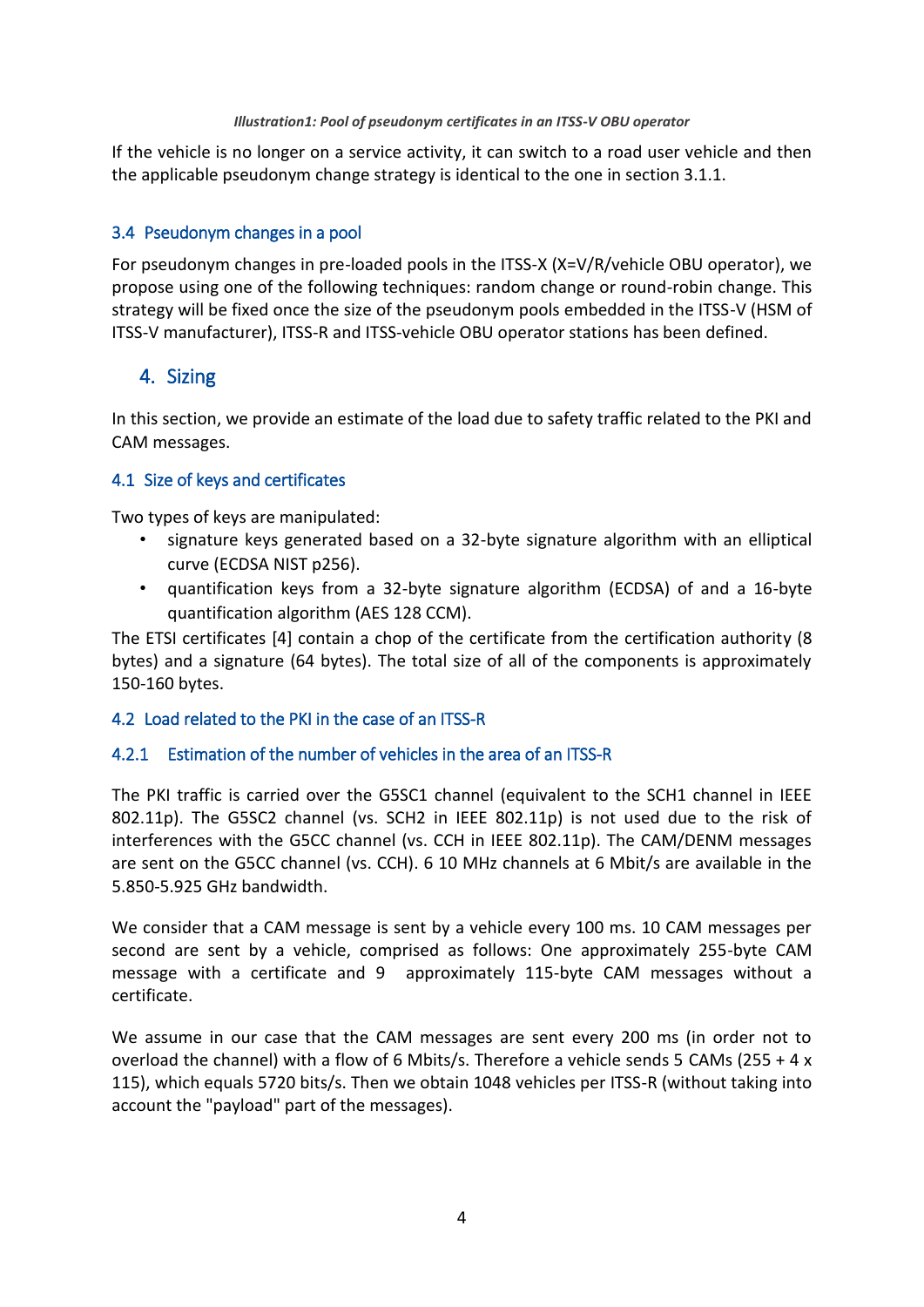The PRESERVE project [5] estimated at (IEEE standard 802.11p with a flow of 3 Mbits/s and a transmission frequency of 10 CAM messages/s) 100 the number of vehicles communicating simultaneously.

#### 4.2.2 Load related to the pseudonym traffic

Based on the "Questions and Answers" document and the PRESERVE document [5], we have estimated the traffic generated by the pseudonym requests for an ITSS-V. We have considered:

- on average 1500 $^{1}$  PCs are sent per year for an ITSS-V.
- 1 request per PC (we assume that there is a response to each request).

The traffic generated for a PC request is 1 Kb<sup>2</sup> per PC (request and response).

Knowing that the size of a certificate is approximately 160 bytes for a CA and 125 bytes for the rest (ITSS-V/R).

Therefore we generate a traffic sized as follows: 1500 x 1000 (1kb)  $\cong$  1.5 Mb / year / ITSS-V<sup>3</sup>.

Comments :

- An estimate of the load related to the ITSS-R will be calculated the same way by taking into account a pseudonym change frequency less than that for an ITSS-V.
- We haven't estimated the traffic related to **LTC, CRL, TSL** related requests because they are negligible compared to the main traffic related to pseudonym changes.

#### 4.3 Load related to the security of CAM messages

We have also estimated the traffic related to CAM messages. We consider that a vehicle travels approximately 2hr/day (in contact with an ITSS-R) and 200 days/year. If an ITSS-V sends 10 CAMs/s (1290 bytes/s) then the total duration in seconds for one year of use is 1,440,000 seconds (200 days x 2hr x 3600s). The CAM traffic generated by an ITSS-V in one year is 1.9 Gb/year. Consequently, we can conclude that the load related to the security of CAM and DENM messages is clearly larger than the load related to the PKI traffic (less than 0.1%).

#### 4.4 Load related to the PKI in the case of an ITSS-C

It is nearly nil.

1

## 5. Conclusion

In this deliverable, we propose a group of strategies that can be used. The SCOOP@F project partners can choose one by default and consider certain others as optional.

- For the ITSS-V:
	- $\circ$  A pseudonym change with a fixed or random time change. Each vehicle changes pseudonym on each route and must therefore be able to change it each time the engine starts.

 $^1$  This value is defined based on the PC change strategy and according to the duration of short and long PCs.

 $2$  We could refine the calculation with more precise sizes.

<sup>&</sup>lt;sup>3</sup> This calculation can be adjusted